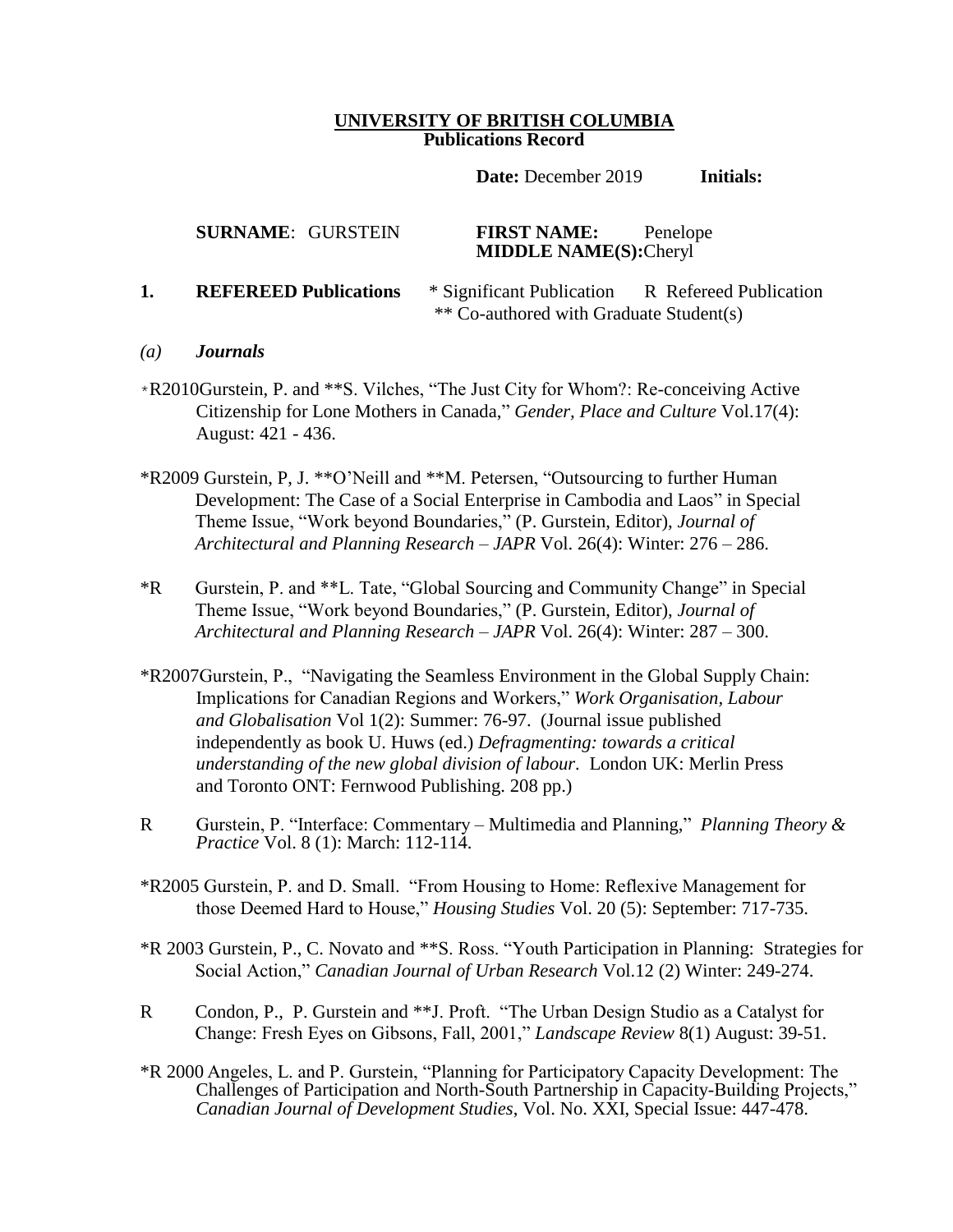- \*R 1998 Gurstein, P., "Gender, Class, and Race in the Invisible Worksite: Disaggregating the Homeworker Population," *Gender, Technology and Development*, 2:2(May-August): 219-241.
- \*R 1996 Gurstein, P., "Gender Sensitive Community Planning: A Case Study of the Planning Ourselves In Project," *Canadian Journal for Urban Research*, 5:2(December): 199-219.
- \*R Gurstein, P., "Planning for Telework and Home-Based Employment: Reconsidering the Home/Work Separation," *Journal of Planning Education and Research*, 15: 3: 212-224.
- R 1993Gurstein, P., "Making New Communities: Problems and Potential," *Landscape and Urban Planning: An International Journal of Landscape Ecology, Landscape Planning and Landscape Design*, 26: 55-66.
- \*R Gurstein, P. and \*\*J. Curry, "Implementing Concepts of Sustainable Community Planning: A Case Study of Bamberton, British Columbia," *Plan Canada* (March): 7-15.
- \*R1991Gurstein, P., "Working at Home and Living at Home: Emerging Scenarios," *Journal of Architectural and Planning Research*, 8:2 (Summer): 164-180.
- *(b) Books*

### *Author*

- 2019 Gurstein, P. and T. Hutton. (eds.) *Planning on the Edge: Vancouver and the Challenges of Reconciliation, Social Justice and Sustainable Development.* Vancouver BC: UBC Press (339 pp).
- \*R2007 Gurstein, P. and L. Angeles. (eds.) *Learning Civil Societies: Shifting Contexts for Democratic Planning and Governance*. Toronto ONT: University of Toronto Press, 356 pp.
- \*R2001Gurstein, P. *Wired to the World, Chained to the Home: Telework in Daily Life.* Vancouver BC: UBC Press, 246 pp.

### *Chapters*

2019 Gurstein, P. and E. Ballantyne, "Multi-Sectoral Partnerships for Social and Affordable Housing withing a Rights-Based Social Infrastructure Framework," in S. Tsenkova (ed.) *Housing Partnerships.* Calgary ALTA: University of Calgary, School of Architecture, Planning and Landscape:  $27 - 36$ .

Edelson, N., P. Gurstein, K. Kloepper and J. Stone, "Chapter 8 - Beyond the Downtown Eastside: A Regional Perspective on Affordability, Displacement and Social Justice" in Gurstein, P. and T. Hutton. (eds.) *Planning on the Edge: Vancouver and the Challenges of Reconciliation, Social Justice and Sustainable Development.* Vancouver BC: UBC Press: 195 - 214.

Gurstein, P. and A. Yan, "Chapter 9 - Beyond the Dreams of Avarice?: The Past, Present and Future of Housing in Vancouver's Planning Legacy" in Gurstein, P. and T. Hutton. (eds.) *Planning on the Edge: Vancouver and the Challenges of Reconciliation, Social Justice and Sustainable Development.* Vancouver BC: UBC Press: 215 - 246.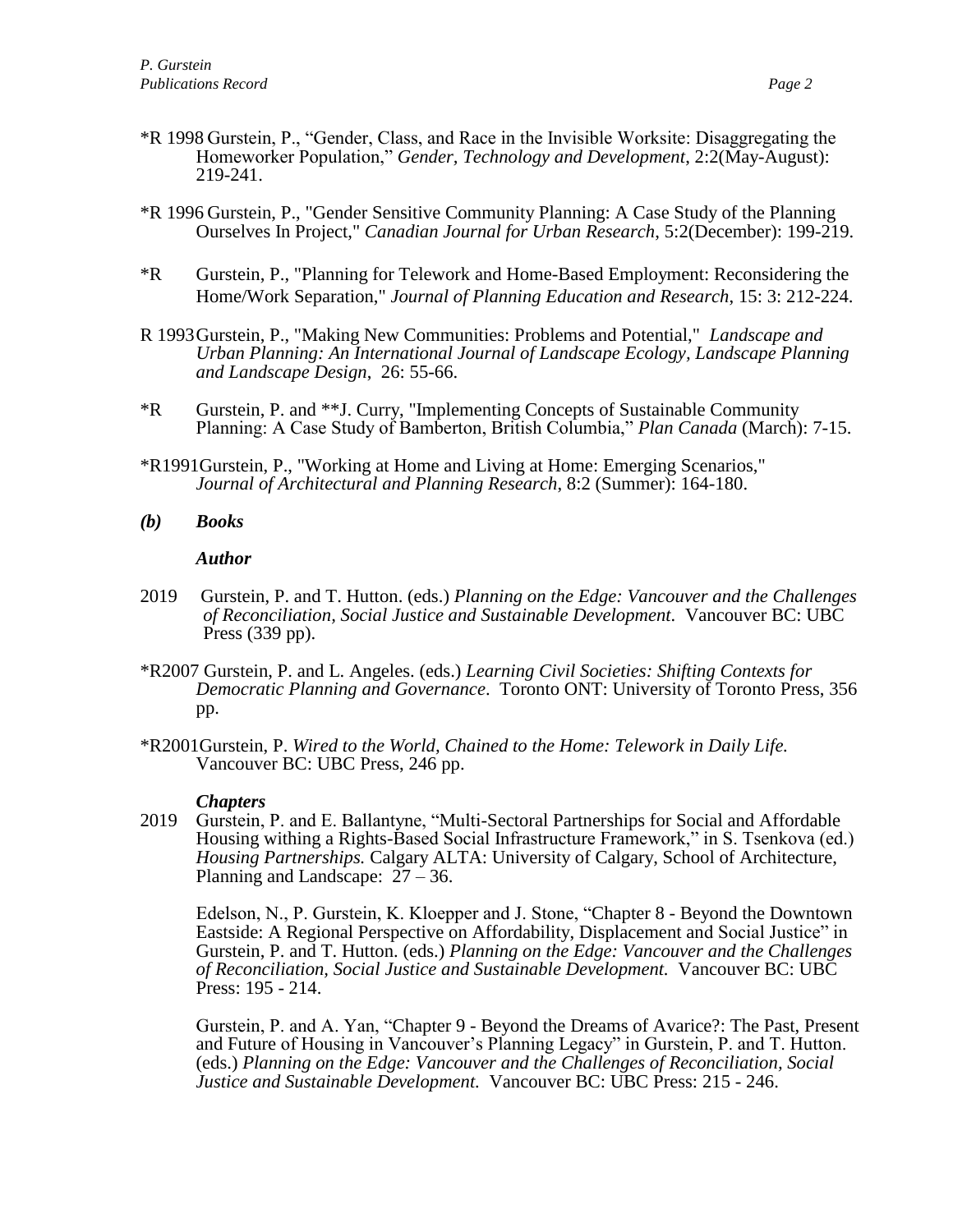Gurstein, P., "Multi-sectoral partnerships for social and affordable housing: the Community Land Trust Portfolio Model" in Joseph, M. and A. Khare (eds.) *What Works to Promote Inclusive, Equitable Mixed-Income, Mixed-Use Communities.* San Francisco CA: Federal Reserve Bank of San Francisco.

- 2018 Gurstein, P. "Livability for Whom?: Vancouver's Conundrum," in Caves, R. and F. Wagner (eds.), *Livable Cities in a A Global Perspective.* London: Routledge:  $138 - 147$ .
- 2017 Gurstein, P. and S. Ortiz Escalante, "Urban Form through the Lens of Gender Relations and Climate Change," in M.Griffen Cohen (ed.), *Gender and Climate Change in Rich Countries: Work, Public Policy and Action.* London: Routledge:  $266 - 281.$
- \* R 2016 Vilches. S. and P. Gurstein, "Reconceptualizing Social Planning: A Case Study of the Spatialized Impacts of Urban Poverty for Lone Parent, Female Headed Families in Vancouver," in R. Thomas (ed.), *Planning Canada: A Case Study Approach*. Don Mills, Ontario: Oxford University Press: 96 - 103.
- \*R 2013Gurstein, P. "Social Equity in the Network Society: Implications for Communities" in N. Carmon and S. Fainstein (eds.), *Policy, Planning and People: Promoting Justice in Urban Development.* Philadelphia PA: University of Pennsylvania Press: 161 – 182.
- \*R 2011 Gurstein, P., J. Pulkingham and \*\*S. Vilches. "Chapter 8 Challenging policies for lone mothers: Reflections on, and insights from, longitudinal qualitative interviewing" in W. Frisby and G. Creese (eds.), *Feminist Community Research: Case Studies and Methodologies.* Vancouver, BC: UBC Press: 127 – 146.
- R 2010 Butterwick, S. and P. Gurstein. "Chapter 13 Community-Based Action Research as Community Engagement: Tales from the Field" in H. Schuetze and P. Inman (eds.) *The Community Engagement and Service Mission of Universities*. London UK: NIACE: 213 – 230.
- \*R2010 Gurstein, P. "Chapter 11 Seeing and Being Seen: The Potential of Multimedia as a Reflexive Planning Methodology," in L. Sandercock and G. Attili (eds.), *Multimedia Explorations in Urban Policy and Planning: Beyond the Flatlands***.** London, UK: Springer Publishing Co.: 209 - 222.
- \*R2009 Gurstein, P. and \*\*S. Vilches. "Re-Visioning the Environment of Support for Lone Mothers in Extreme Poverty," in M. Cohen and J. Pulkingham (eds.), *Public Policy For Women: The State, Income Security, and Labour*. Toronto ONT: University of Toronto Press: 226-247.
- \*R2007 Gurstein, P. "Creating Digital Public Space: Implications for Deliberative Engagement," in P. Gurstein and L. Angeles, (eds.) *Learning Civil Societies: Shifting Context for Democratic Planning and Governance.* Toronto ONT: University of Toronto Press: 89- 118.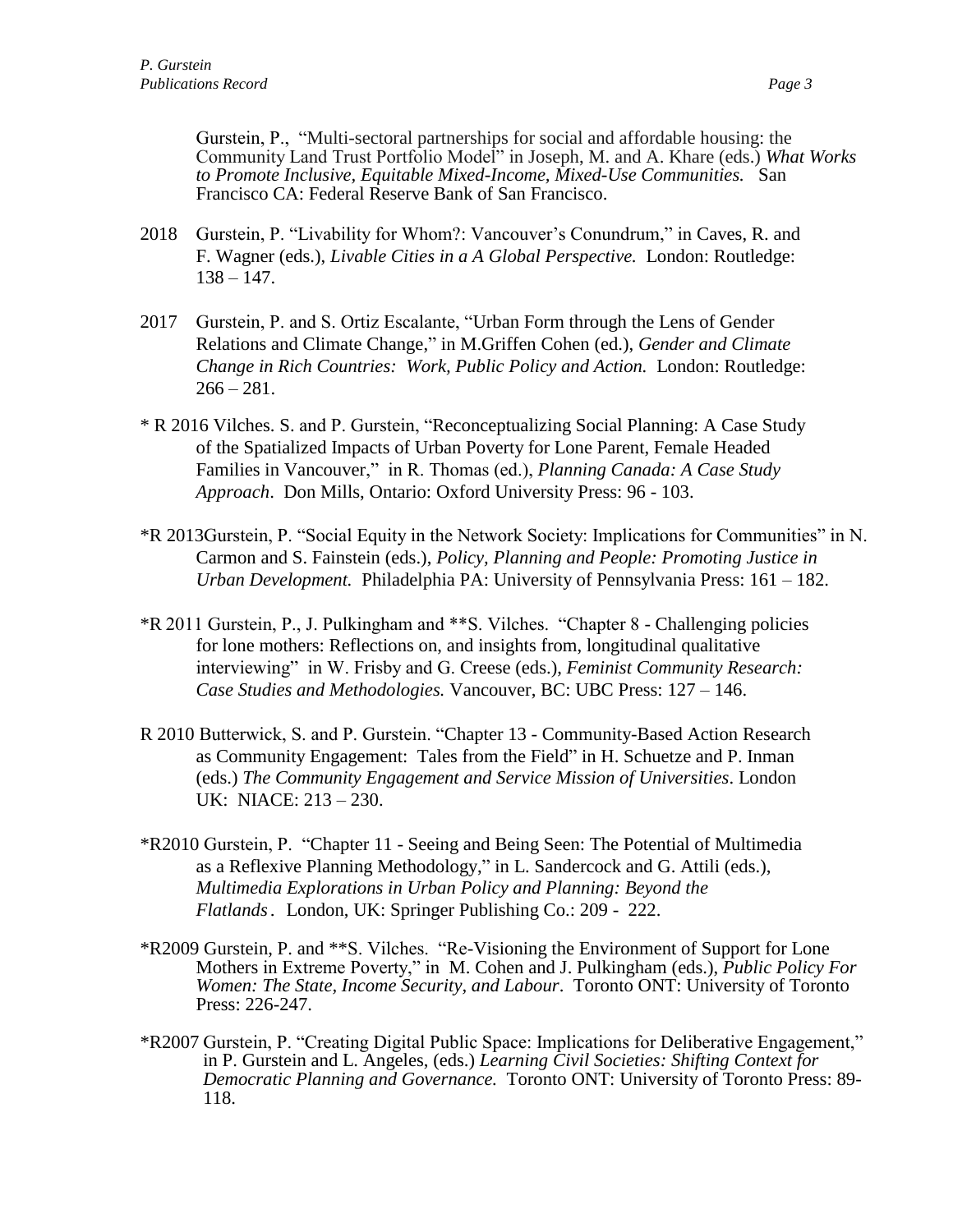- \*R Angeles, L. and P. Gurstein, "Introduction," in P. Gurstein and L. Angeles, (eds.) *Learning Civil Societies: Shifting Context for Democratic Planning and Governance.*  Toronto ONT: University of Toronto Press: 3-22.
- R1990 Gurstein, P., "The Home as Information Factory: The Changing Role of the Home for Home-based Workers," in *On Architecture, the City and Technology*, M. Angelil (ed.), Stoneham, MA.: Butterworth-Heinemann: 128-130.

# *(c) Conference Proceedings*

- R2014 Gurstein, P. and M. Young. "Just Housing Provision: Contested Urban Space and Resource Distribution," UPE 11 Proceedings, *Steering Urban Transformations,* 11th Symposium of International Urban Planning Environment Association: 1081 – 1090. [http://www.upe11.org/uploads/docs/libro\\_\\_\\_tomo\\_1.pdf](http://www.upe11.org/uploads/docs/libro___tomo_1.pdf)
- 2013 Gurstein, P. and M. Young, "Housing Justice: A Human Rights Approach," *World Academy of Science and Technology* 76: 74-80. April, Venice, Italy. <http://www.waset.org/journals/waset/v76/v76-52.pdf>
- R2007 Gurstein, P., "Contextualising workers' lives in the global supply chain: case studies to and from Canada," in Proceedings of *The transformation of work in a global knowledge economy: towards a conceptual framework, First WORKS conference: Chania, Greece,* U. Huws, A. Dhudwar and S. Dahlmann (eds.) Leuven, Belgium: HIVA - Work and Organisation Sector. (Web published: [http://www.worksproject.be/Gen\\_project\\_results.htm:](http://www.worksproject.be/Gen_project_results.htm) 209 – 229.)
- R1998 Gurstein, P., "The Gendered Experiences of North American Home-Based Information Workers: What Can Be Learned for Asian Workers?" in Proceedings of Regional Conference, Gender and Technology in Asia, AIT-GASAT Asia. (Web published: [http://gendevtech.ait.ac.th/gasat/papers/pennyp.html\),](http://gendevtech.ait.ac.th/gasat/papers/pennyp.html)) 16pp.)
- R1991 Gurstein, P., "The Electronic Cottage: Implications for the Meaning of the Home," in *The Meaning of the Traditional Home and Manifestations of Cultural Change, Vol. 26/IASTE WP 26-91*, N. Alsayyad (ed.). University of California, Berkeley: Center for Environmental Design Research., 21 pp.
- R1987 Gurstein, P., "Urban Space in the Context of a Third World City: A Case Study of the Historic District of Kuala Lumpur, Malaysia," in *Public Environments/Les Environnements Public: EDRA 18 Proceedings*, J. Harvey (ed.): 160-165.
- *(d) Other*

# *Refereed Edited Volumes or Series*

\*R2007 Gurstein, P. and S. Murray with \*\*A. Datta and \*\*M. Albert , "From Public Servants to Corporate Employees: The BC Government's Alternative Service Delivery Plan in Practice," Vancouver, BC: *Canadian Centre for Policy Alternatives,* 50 pp., October. http://www.policyalternatives.ca/documents/BC\_Office\_Pubs/bc\_2007/bc\_FromPublicSe rvants.pdf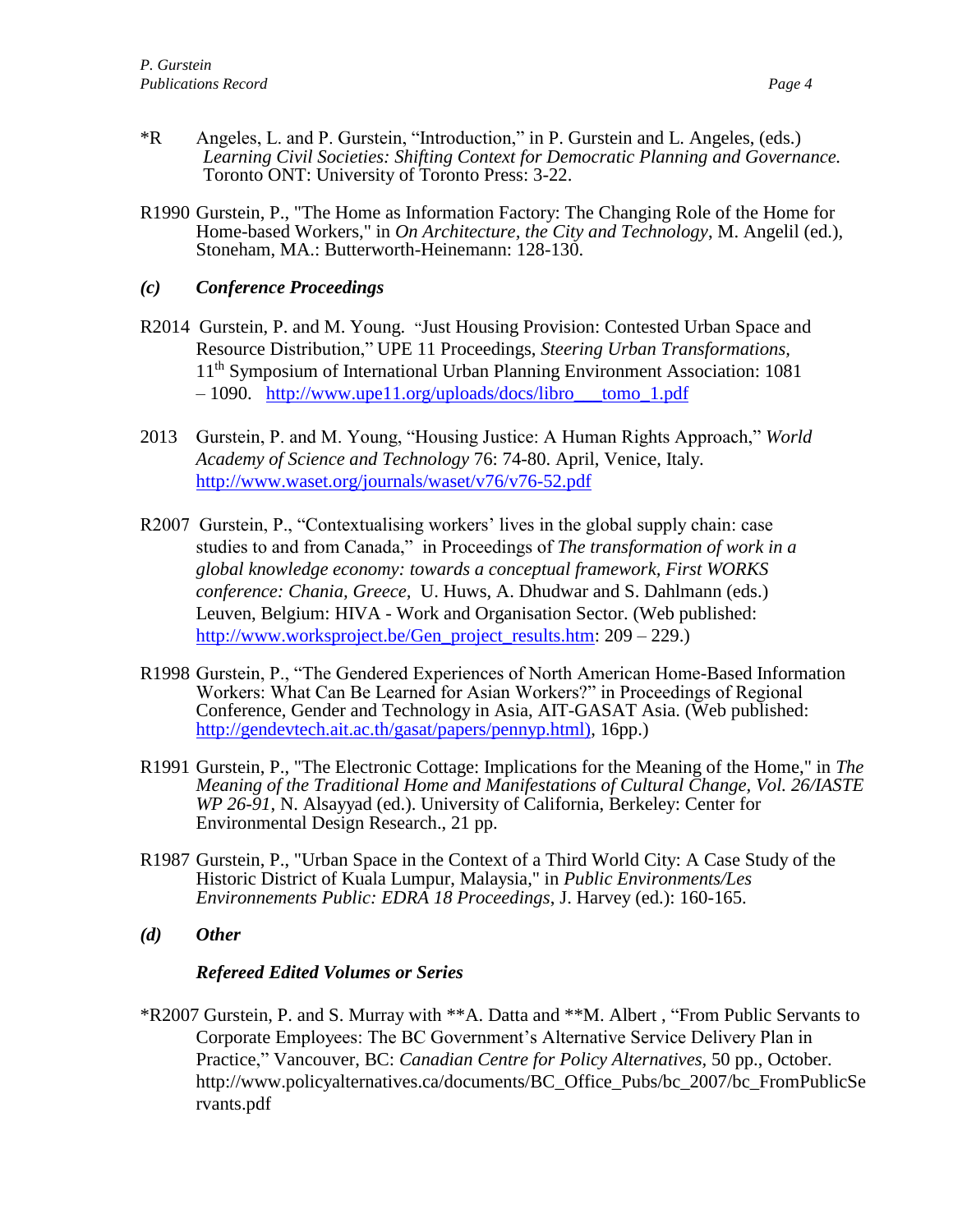- \*R1995Gurstein, P., "The Role of Urban Design in the Creation of Sustainable Communities," in *Issues in Canadian Urban Design: Occasional Paper 33*, C. Charette (ed.) University of Winnipeg: Institute of Urban Studies: 45-61.
- R1992 Gurstein, P., "A Sense of Structure: What is Missing from the Concept of Place?" *Person-Environment Theory Series*, (Fall) University of California, Berkeley: Center for Environmental Design Research, 21 pp.

## *Theme Issue of Refereed Journal*

- \*R2009 Gurstein, P., (Editor) Special Theme Issue, "Work beyond Boundaries," in *Journal of Architectural and Planning Research – JAPR* Vol. 26(4): Winter.
- R Gurstein, P., "Work beyond Boundaries," Introduction in Special Theme Issue, "Work beyond Boundaries," (P. Gurstein, Editor), *Journal of Architectural and Planning Research – JAPR* Vol. 26(4): Winter: 271 - 275.

### *Published Interview*

- R2000 Discipline and Place Collective (R. Clavell, G. Creese, S. Gunew, P. Gurstein, G. Pratt, L. Roman, B.Ross, R. M. San Juan, and P.Vertinksy), "The Limits of Liberalism: A Conversation with Lisa Lowe, Renata Salecl and Tony Threadgold," *Anglistica,* Vol. 4, No.1 (Transitions Theme).
- R1997 Discipline and Place Collective (R. Clavell, G. Creese, S. Gunew, P. Gurstein, G. Pratt, L. Roman, B.Ross, R. M. San Juan, and P.Vertinksy), "Moving Spaces/ Firm Groundings: An Interview with Rey Chow," *Environment and Planning D: Society and Space* 15: 509-532.

### *Commentaries*

2015 Gurstein, P. "Housing Audit - Canada Poverty Policy Audit – Election 2015," Academics Stand Against Poverty (ASAP) [http://academicsstand.org/wp](http://academicsstand.org/wp-content/uploads/2015-10-14-Canada-Election-Poverty-Policy-Audit.pdf)[content/uploads/2015-10-14-Canada-Election-Poverty-Policy-Audit.pdf](http://academicsstand.org/wp-content/uploads/2015-10-14-Canada-Election-Poverty-Policy-Audit.pdf) .

# **2. NON-REFEREED PUBLICATIONS**

- *(a) Journals and Edited Volumes or Series* \*\* Co-authored with Graduate Student(s)
- 2018 Koning, R., \*\*A. Martin, and P. Gurstein, "Remembering Habitat'76: A Landmark Moment of International Planning and Optimism," *Plan Canada* Vol. 58(4) Winter: 18-22.
- 2012 Gurstein, P., "Influencing Policy Development through Research Interdisciplinarity," *INK: A CFIS Journal*. <http://kristofk.com/ink/index.php/ink/article/view/14/15> .
- 2009 \*\*Hofer, N. and P. Gurstein, "Provisions for Affordable Homeownership and Rental Options in British Columbia: An International Review of Policies and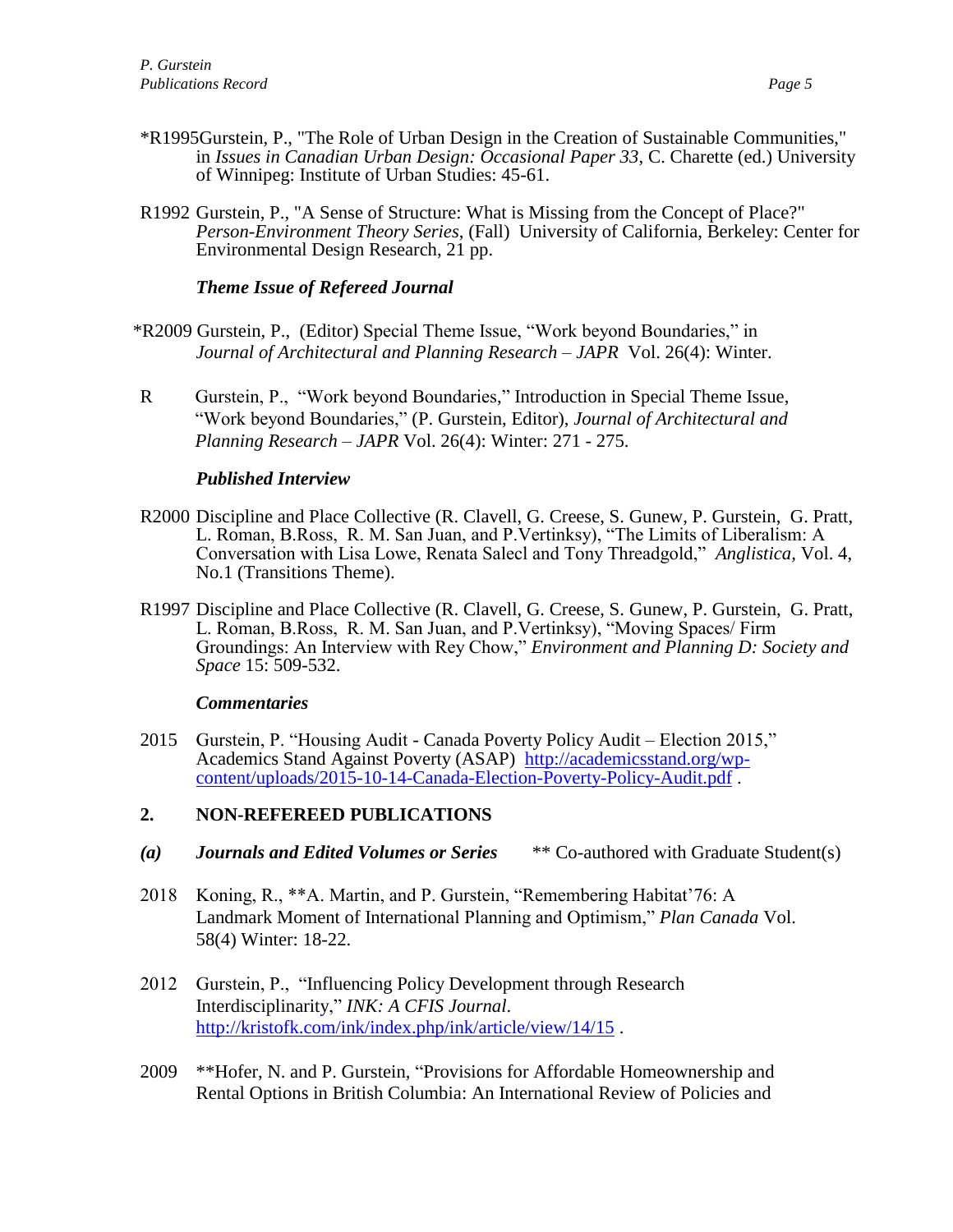Strategies," Victoria, BC: BC Government, 98 pp. + Appendices (August). [http://www.scarp.ubc.ca/research/regional-urban-and-community](http://www.scarp.ubc.ca/research/regional-urban-and-community%20development/housing-research)  [development/housing-research](http://www.scarp.ubc.ca/research/regional-urban-and-community%20development/housing-research)

- 2008 Gurstein, P. and M. Goldberg (with S. Fuller, P. Kershaw, J. Pulkingham and S. Vilches\*\*), "Precarious & Vulnerable: Lone Mothers on Income Assistance," Burnaby BC: SPARC, 23 pp. (December).
- 2006 \*\*Vilches, S. and P. Gurstein, "Income Assistance Rules Exhaust Women's Resources," *SPARC News*. Vol. 23, No. 2, Spring: 20-21.
- 2005 \*\*Tate, L. and P. Gurstein, "Outsourcing: What is the Impact on Regional Economic Development?" *Municipal World,* Vol. 115, No. 6, June: 19-22.
- 1995 Gurstein, P., "Planning for Telework and Home-Based Employment: A Canadian Survey on Integrating Work into Residential Environments," Ottawa: Canada Mortgage and Housing Corporation and University of British Columbia, 64 pp and Appendices.

Gurstein, P., "Summary Report - Planning for Telework and Home-Based Employment: A Canadian Survey on Integrating Work into Residential Environments," Ottawa: Canada Mortgage and Housing Corporation and University of British Columbia, 14 pp.

1994 Gurstein, P., "Telework and its Impact on Urban Form," *The Intensification Report*, Canadian Urban Institute, No. 11: 22-24, Nov./Dec.

Andrew, C., P. Gurstein, F. Klodawsky, B. Moore Milroy, J. McClain, L. Peake, D. Rose and G. Werkerle, "Canadian Women and Cities," *Working Paper Series* (April). Ottawa: Canada Mortgage and Housing Corporation, 28 pp.

1993 Gurstein, P. and D. Vanderburgh, "Indicators of Liveability for Housing Environments," *Indicators of Quality of Life, Health and Well-Being in Social Housing, Paper No.2*. (June) Ottawa: Centre for Future Studies in Housing and Living Environments, Canada Mortgage and Housing Corporation, 44 pp. and Appendices.

Gurstein, P., "Change and Continuity in Urban Built Environments: Heritage Conservation Approaches and Cultural Responsiveness," *Sociological Review of Vietnam*, 3(43): 41-46. (Translated into Vietnamese)

- 1989 Gurstein, P., "Emerging Scenarios of Home in the Information Society." WP 04-89. University of California, Berkeley: Center for Environmental Design Research, 28 pp.
- 1984 Gurstein, P. (with Octagon Consulting Services), "Crime Prevention Through Environmental Design in Multiple Family Housing, Richmond, BC," Ottawa: Canada Mortgage and Housing Corporation Information Centre, 74 pp.

Gurstein, P., "Traditional Chinese Shophouses of Peninsular Malaysia," *UIA-International Architect*, 6: 22-23.

- 1982 Gurstein, P., "Housing for Downtown," *Architects Forum*, 2:4 (Sept.-Oct.): 20-21.
- 1981 Gurstein, P., "Fantasies: Restaurants," *Architects Forum*, 1:3 (July-August): 12-17.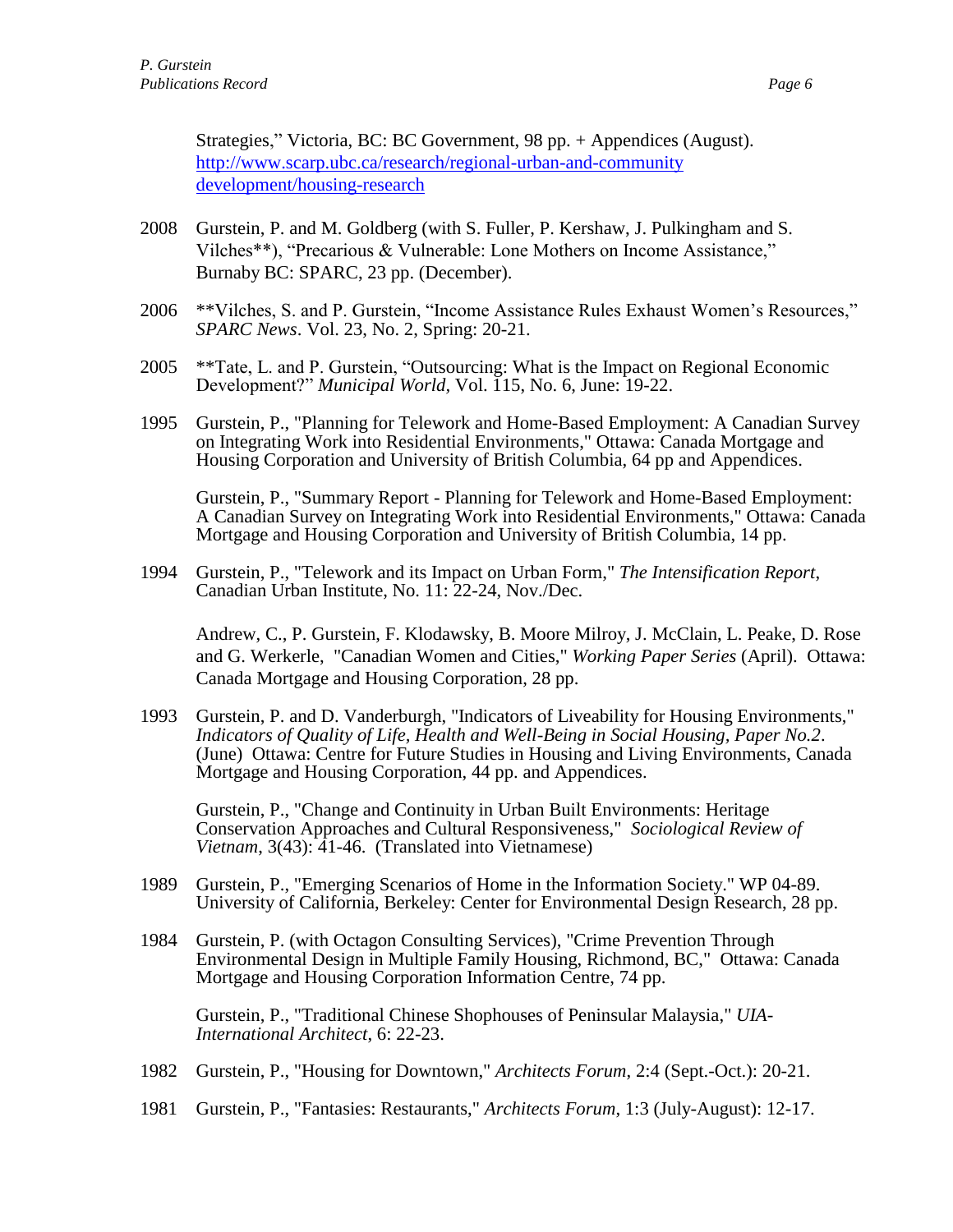1976 Gurstein, P., "Habitat 76 Themes - Housing, Land, Lifestyles, the Marketplace, Technology, Transportation and Communication, Planetary Birthright and Planning," *Habitat Guide*, 1:3 (June): 7-10; 23-26.

Gurstein, P. and F. Muntean, "Cluster Housing: A Radical Approach to Low Cost Housing," *Makara*, 1:4 (June): 36-39.

## *Book Reviews*

- 2019 Gurstein, P., *The Death and Life of the Single-Family House: Lessons from Vancouver on Building a Livable City,* Lauster, Nathanael, Philadelphia PA: Temple University Press, 2016, 246 pp. in *Journal of American Planning Association (JAPA)* (in press).
- 2001 Gurstein, P., *High Technology and Low Income Communities: Prospects for the Positive Use of Advanced Information Technology,* Donald A. Schön, Bish Sanyal and William J. Mitchell, editors, Cambridge MASS/ London UK: MIT Press, 1999, 411 pp., in *Canadian Journal of Urban Research* 10:2 (Winter):338-339.
- 1993 Gurstein, P., *A Place to Belong: Community Order and Everyday Space in Calvert, Newfoundland*, Gerald L. Pocius, Athens, Georgia: University of Georgia Press, 1991, 250 pp., in *Traditional Dwellings and Settlements Review* 4:11 (Spring):71.
- 1992 Gurstein, P., *Living in a Man-Made World: Gender Assumptions in Modern Housing Design*, Marion Roberts, London: Routledge, Chapman and Hall, 1991, 177 pp., in *Environment and Planning D: Space and Society*. 10:4 (August): 485-486.

Gurstein, P., *Social Aspects of Solid Waste Recovery in Asian Cities*, Urban Studies W.P. #15, Christine Furedy, Toronto: York University, Urban Studies Program, 1990, 52 pp., in *Canadian Journal of Urban Research*, 1:1 (June): 115-116.

*(b) Books*

*Edited*

- 1998 Currie, D., N. Gayle and P. Gurstein, (eds.) *Learning to Write: Women's Studies in Development*. Vancouver: Collective Press, 192 pp.
- 1994 Gurstein, P. (with Planning Ourselves In Group), (eds.) *Planning Ourselves In: Women and the Community Planning Process - A Tool Kit for Women and Planners*. Vancouver: SPARC, 28 pp.
- 1985 Kasi, P., P. Gurstein and J. Dale, (eds.) *Kuala Lumpur's Golden Triangle - Ideas, Issues and Alternatives*. Kuala Lumpur: Pertubuhan Akitek Malaysia, 44 pp.

## *Chapters*

2006 Gurstein, P. "Country Report – Canada," in *Collaboration @Work: The 2006 Report on New Working Environments and Practices.* Luxembourg: European Commission on Information Society and Media. October: 49 – 50.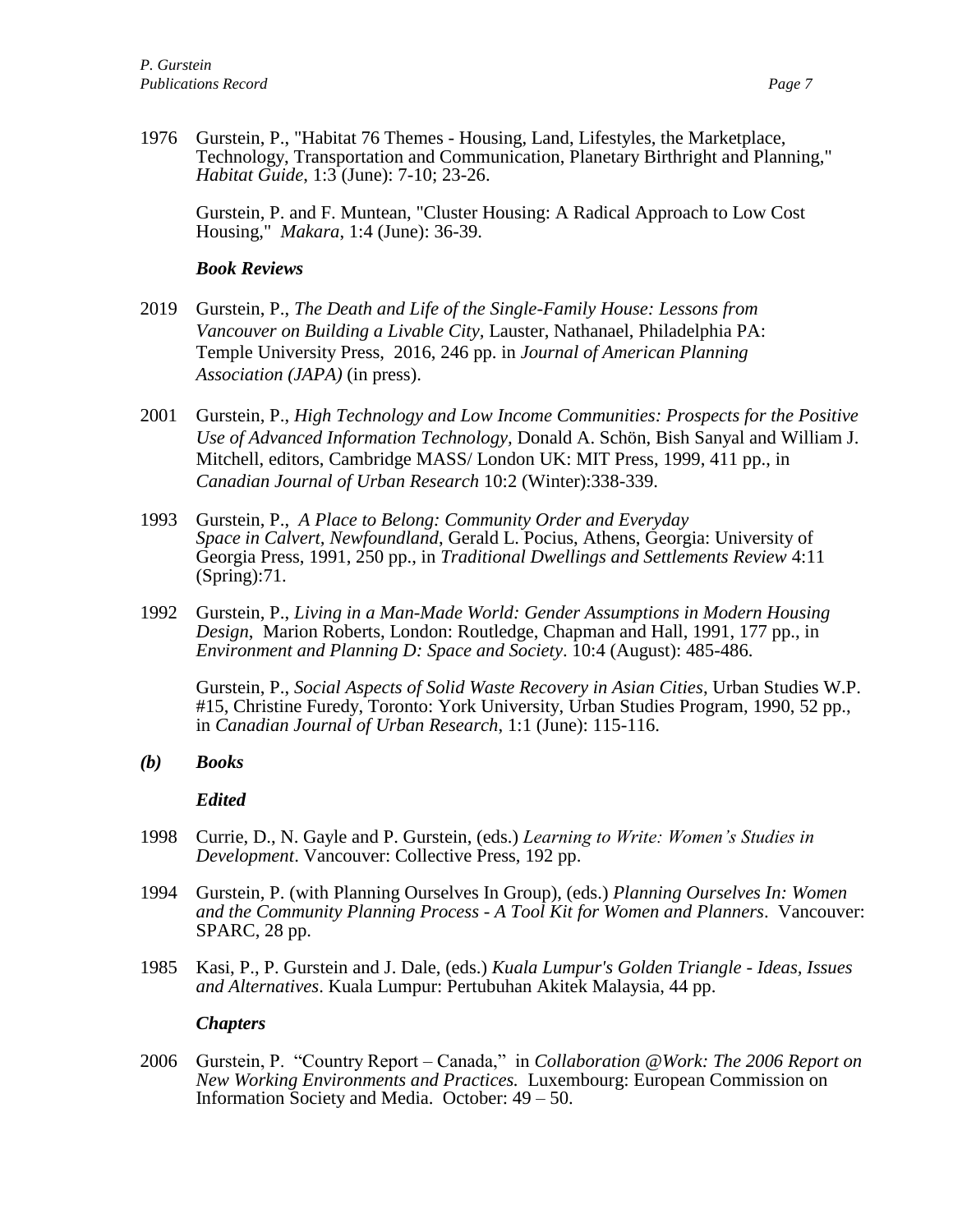- 2005 Gurstein, P., and \*\*L. Tate. "Country Report Canada," in *Collaboration @Work: The 2005 Report on New Working Environments and Practices.*  Luxembourg: European Commission on Information Society and Media. October: 74 – 77.
- 2004 Gurstein, P., "Flexible Arbeit: Kristallisation von Gender, Klasse, Ethnizität und Bürgerschaft (Flexible Labour: The Intersection of Gender, Class, Ethnicity and Citizenship)," in *Insider und Outsider,* Hans Georg Zilian (ed.), Mering, Austria: Rainer Hampp Verlag: 77-89.
- 1998 Gurstein, P., "Gender Sensitive Community Planning: A Case Study of the Planning Ourselves in Project," (editted form) in *Learning to Write: Women's Studies in Development, D.* Currie, D., N. Gayle and P. Gurstein, (eds), Vancouver: Collective Press: 111-128.
- 1993 Gurstein, P., "Planning for Equity: Inner-City Development in Canadian Cities," in *Old City's Renewal: Planning, Design and Research*, Institute of Architectural and Urban Studies, Tsinghua University (ed.). Beijing: Tsinghua University Press: 84 - 93. (Abstract translated into Chinese)

# *(b) Conference Proceedings*

- 2011 Gurstein, P. and \*\*T. Fink, "BC Affordable Housing Research and Action Roundtable Proceedings – Kelowna," UBC-O,Kelowna, BC, Feb. 18: 19pp.
- 2010 Gurstein, P. and \*\*T. Fink, BC Affordable Housing Research and Action Roundtable Proceedings – Vancouver," UBC, Vancouver, BC, Dec. 3: 33 pp.
- 2007 Goldberg, M. and P. Gurstein, "Research, Mobilization, and Advocacy: Effective Collaboration," Abstract in Proceedings of *Mobilizing Partnerships for Social Change – CCPH (Community-Campus Partnerships for Health) 10th Annual Conference,* Toronto, ON: 128-129.
- 2003 Gurstein, P., "Deliberative Decision-Making." In Proceedings of CCPA-BC Municipal "Think Tank" on Municipal Governance, Vancouver, BC, 2 pp.

Gurstein, P., "Good Jobs, Bad Jobs: Telework and Gender Issues." In *International Conference on Real Work in a Virtual World: The Human Impact of Organisational Transformation in a Digital Global Economy Proceedings*, FORBA, Vienna, Austria, 9 pp.

2002 Gurstein, P., "Is Telework a Planning Issue?" in *Canadian Institute of Planners (CIP) Annual Conference Proceedings*, Vancouver, BC, 18 pp.

Gurstein, P., "Teleworkers as Flexible Labour: Implications for Identity and Strategies for Intervention," in *The World, The Workplace and We the Workers (WWWe) Conference*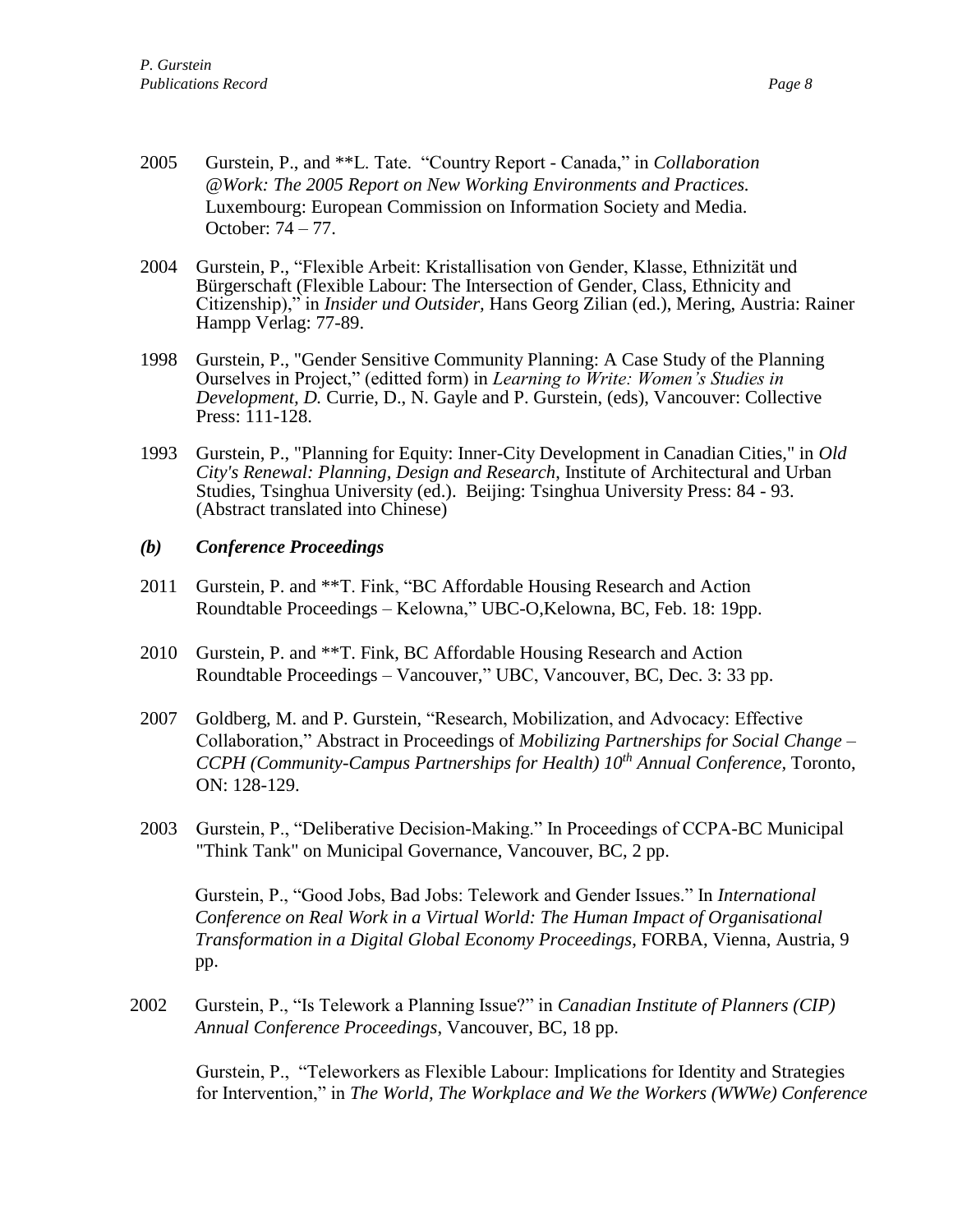*Proceedings*, Higher Institute of Labour Studies and the Department of Sociology, University of Leuven, Brussels, Belgium, 21 pp.

- 2001 Gurstein, P. and E. de Castro, "Democratizing Water Issues: Community-Based Watershed Management in Santo André, São Paulo, Brazil," in *2001: A Spatial Odyssey - Conference Proceedings of Canadian Institute of Planners (CIP) 2001 Conference*. Ottawa*,* Ont.: CIP: 310-313.
- 1997 Gurstein, P., "Gender Perspectives and Sustainability," in *Socio-Economic Aspects of Environmental Management: Comparative Experience from Southeast Asia,* G. Hainsworth and Trang Nguyen (eds.). Research Monographs No. 13 – 15. Vancouver: UBC Centre for Southeast Asian Research: 163-166.

Gurstein, P. "Housing Surveys as a Gauge of Social Change: A Case Study of a Survey on the Impact of Telework and Home-Based Employment on Homes and Communities," in *Proceedings of International Symposium on "Housing Surveys: Theories and Methods*," C. Després and D. Piché (eds.), Québec, Canada: CRAD, Université Laval: 206-211.

1995 Gurstein, P. and \*\*G. Ferguson, (eds.) *Proceedings of the Second International Gender and Development Network Workshop*, Vancouver: UBC Centre for Human Settlements, 26 pp.

Gurstein, P., "Doing Collaborative Research: Issues and Potential," Abstract in Gurstein, P. and G. Ferguson (eds.), *Proceedings of the Second International Gender and Development Network Workshop*, Vancouver: UBC Centre for Human Settlements: 15- 16.

Gurstein, P., "Telework Impact: Housing and Design," in *Telework '94 Symposium: The Evolution of a New Culture,* Ottawa: Government of Canada: 173-179.

1994 Gurstein, P. and \*\*G. Ferguson, (eds.) *Proceedings of the First International Gender and Development Network Workshop*, Vancouver: UBC Centre for Human Settlements, 34 pp.

Gurstein, P., "Reconceiving the Local and the Global: Perspectives on Gender Sensitive Planning," Abstract in Gurstein, P. and G. Ferguson (eds.), *Proceedings of the First International Gender and Development Network Workshop*, Vancouver: UBC Centre for Human Settlements: 23-24.

Gurstein, P. and \*\*V. Geary, (eds.) *Proceedings of the Workshop Learning and Connecting: Women as Agents of Change in their Communities*, Vancouver: UBC Centre for Human Settlements, 24 pp.

Gurstein, P., "Examining Sustainable Development Issues: Three Videos on Housing, Transportation and the Environment," Abstract in *Banking on Design - EDRA 25 Proceedings,* A. Seidel (ed.) San Antonio, Texas: EDRA: 285.

1993 Gurstein, P. "Emotional Power of Place," Abstract in *Power by Design - EDRA 24 Proceedings*, R. Feldman, G. Hardie and D. Saile, (eds.), Chicago, Illinois: EDRA: 257.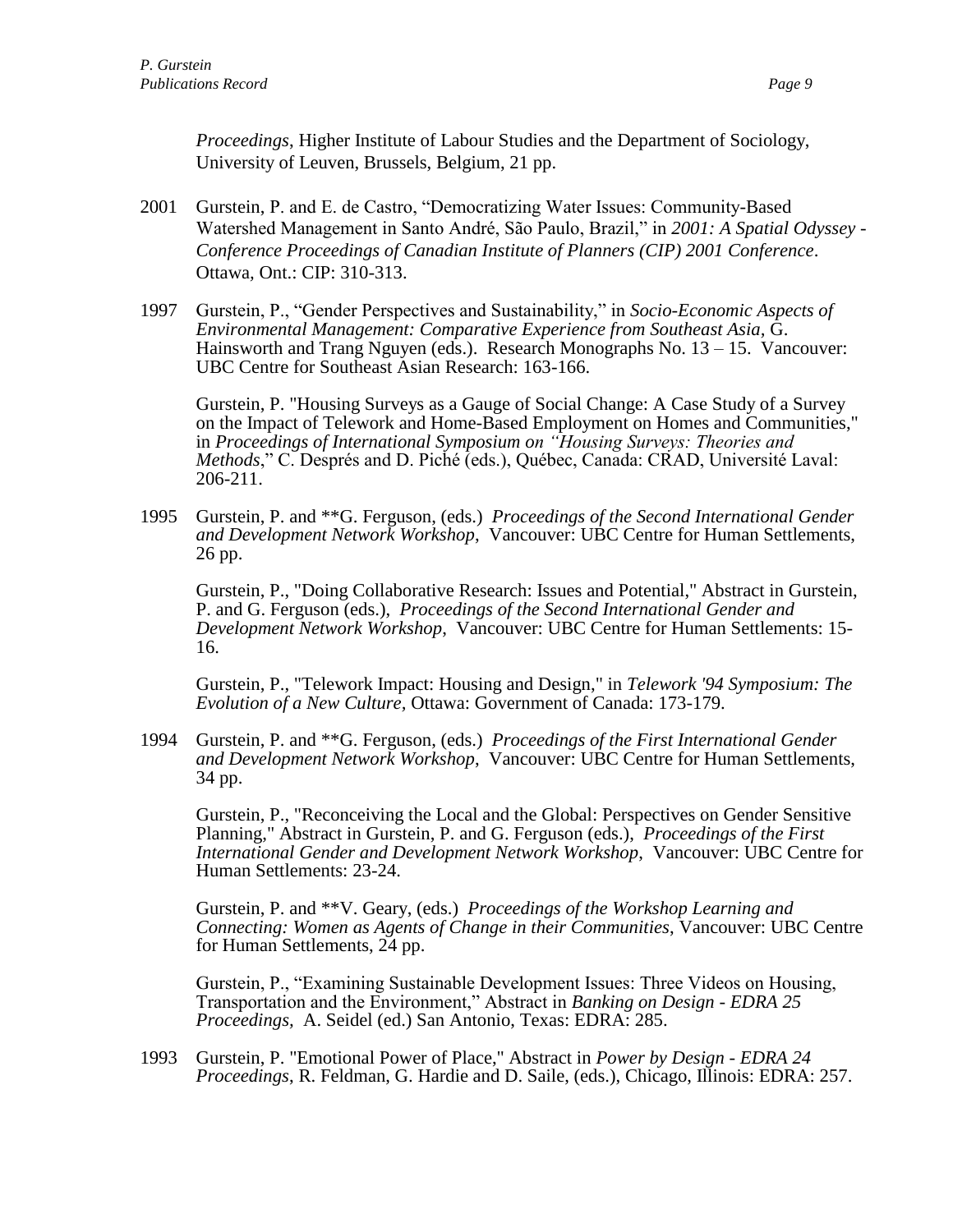- 1992 Horwitz, J., G. Cranz, and P.Gurstein, "Envisioning Desirable Futures: Does It Require New Skills?" Abstract in *Equitable and Sustainable Habitats - EDRA 23 Proceedings,* E. Arias and M. Gross (eds.), Boulder, Colorado: EDRA: 337.
- 1990 Gurstein, P., "Home-based Work: Its Consequences for Home Environments," Abstract in *Housing Debates: Urban Challenges - Fourth International Research Conference on Housing*, Paris, France: CILOG: C30.
- 1988 Franck, K., J. Robinson, P. Gurstein and N. Floyd, "Women's Voices in Environmental Design Research," Abstract in Lawrence, D., R. Habe, A. Hacker and D. Sherrod, (eds.) *People's Needs/Planet Management - EDRA 19,* Los Angeles, California: EDRA: 301.
- *(c) Other*

# *Opinion Editorials*

2016 Pauly, B. and P. Gurstein, "The link between Vancouver's homelessness and soaring housing prices," *Globe and Mail*, Oct. 16: [http://www.theglobeandmail.com/opinion/the](http://www.theglobeandmail.com/opinion/the-link-between-vancouvers-homelessness-and-soaring-housing-prices/article32304886/)[link-between-vancouvers-homelessness-and-soaring-housing-prices/article32304886/](http://www.theglobeandmail.com/opinion/the-link-between-vancouvers-homelessness-and-soaring-housing-prices/article32304886/)

Xia, E. and P. Gurstein, "BC Housing Measures Fall Short," *Vancouver Sun,* March 4: [http://www.vancouversun.com/opinion/editorials/opinion+budget+measures+housing+litt](http://www.vancouversun.com/opinion/editorials/opinion+budget+measures+housing+little+late/11761129/story.html) [le+late/11761129/story.html](http://www.vancouversun.com/opinion/editorials/opinion+budget+measures+housing+little+late/11761129/story.html)

2015 Condon, P. and P. Gurstein, "Wanted: New Vancouver chief planner, can start immediately," *Vancouver Sun*, Nov. 24: [http://www.vancouversun.com/opinion/editorials/opinion+wanted+vancouver+chief+plan](http://www.vancouversun.com/opinion/editorials/opinion+wanted+vancouver+chief+planner+start/11538876/story.html?__lsa=f5d3-13fa) ner+start/11538876/story.html? lsa=f5d3-13fa

Gurstein, P., "Vancouver needs a city-wide plan to manage growth," *Vancouver Sun*, Feb. 27:

[http://www.vancouversun.com/business/Opinion+Vancouver+needs+city+wide+plan+ma](http://www.vancouversun.com/business/Opinion+Vancouver+needs+city+wide+plan+manage+growth/10848859/story.html) [nage+growth/10848859/story.html](http://www.vancouversun.com/business/Opinion+Vancouver+needs+city+wide+plan+manage+growth/10848859/story.html)

- 2014 Gurstein, P., "What Needs to Be Done to End Homelessness," *Vancouver Sun*, May 3: C5. [http://www.vancouversun.com/news/Opinion+What+needs+done+homelessness/980244](http://www.vancouversun.com/news/Opinion+What+needs+done+homelessness/9802445/story.html) [5/story.html](http://www.vancouversun.com/news/Opinion+What+needs+done+homelessness/9802445/story.html)
- 2011 Gurstein, P. and H. Rotberg, "Have we lost our moral compass?: It has become obvious that it was not just outsiders and anarchists taking part in the riots after Game 7," *Vancouver Sun*, June 24: A 15. [http://www.vancouversun.com/technology/Have+lost+moral+compass/4998587/s](http://www.vancouversun.com/technology/Have+lost+moral+compass/4998587/story.html#ixzz1QD1bAPMh) [tory.html#ixzz1QD1bAPMh](http://www.vancouversun.com/technology/Have+lost+moral+compass/4998587/story.html#ixzz1QD1bAPMh)

Gurstein, P., "Affordable Housing: Shouldn't this be an Election Issue?" *Vancouver Sun*, April 27. [http://www.vancouversun.com/business/Affordable+Housing+Shouldn+this+Elec](http://www.vancouversun.com/business/Affordable+Housing+Shouldn+this+Election+Issue/4679045/story.html) [tion+Issue/4679045/story.html](http://www.vancouversun.com/business/Affordable+Housing+Shouldn+this+Election+Issue/4679045/story.html)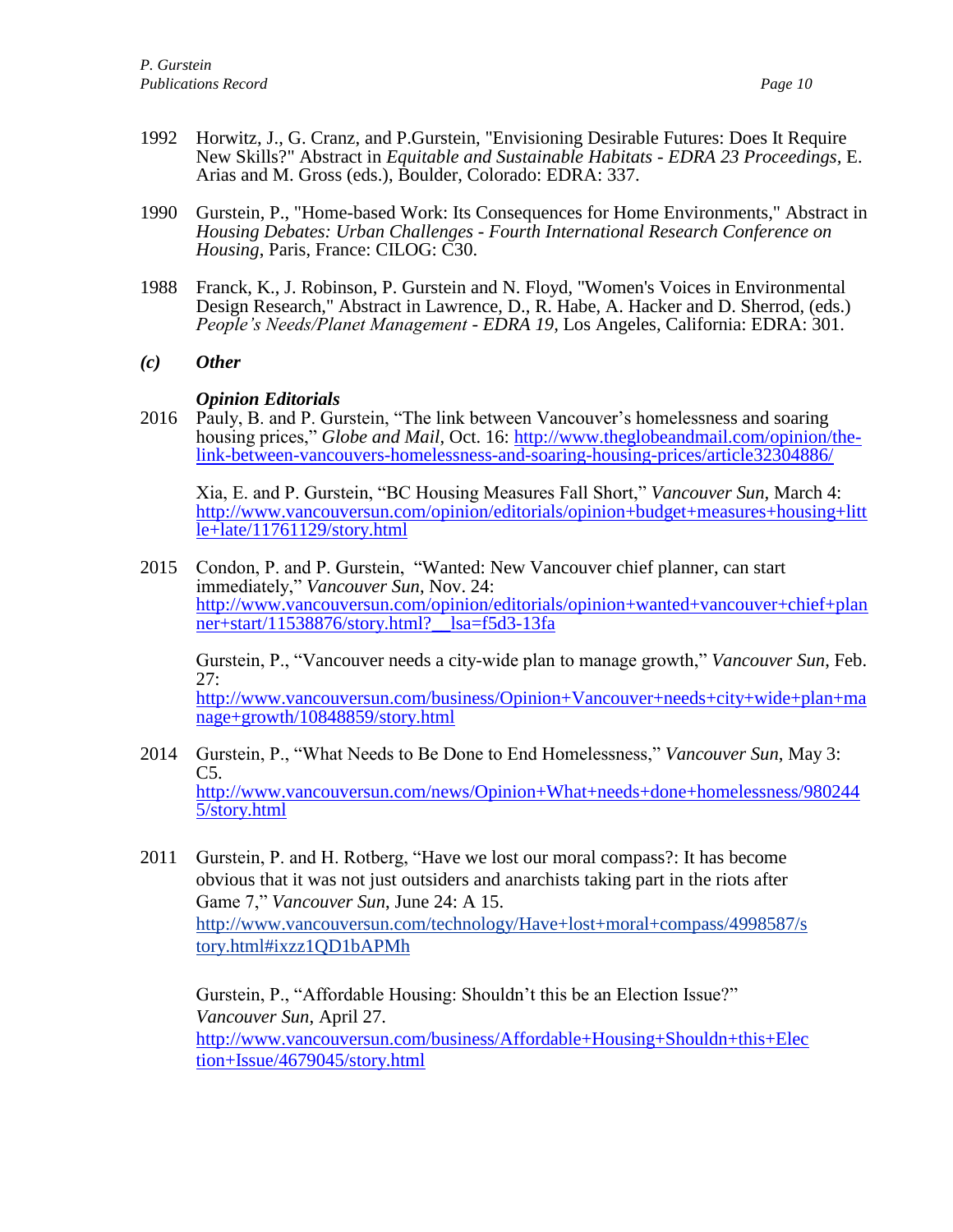Busby, P. and P. Gurstein, "Insular megacasino would add no value to Vancouver's downtown businesses," *Vancouver Observer*, April 8. [http://www.vancouverobserver.com/Casino/2011/04/08/insular-megacasino-would-add](http://www.vancouverobserver.com/Casino/2011/04/08/insular-megacasino-would-add-no-value-vancouvers-downtown-businesses)[no-value-vancouvers-downtown-businesses](http://www.vancouverobserver.com/Casino/2011/04/08/insular-megacasino-would-add-no-value-vancouvers-downtown-businesses)

- 2007 Gurstein, P., "Public Jobs Went Private, Work Life Soured," *The Tyee,* October 30. <http://thetyee.ca/Views/2007/10/30/PrivatizingBC/>
- 2006 Gurstein, P. and H. Rotberg, "Affordability Crisis Spreads Wider," *Vancouver Sun*, Feb.  $4: C5.$
- 2005 Gurstein, P., "eWork Seeking A Better Understanding of the Implications on Canadian Industry," Opinion Editorial, 3 pp. (Excerpted in Ottawa Business Journal, IT World and other publications).

## *Commentaries*

2012 Gurstein, P. "A City-wide Physical and Land Use Plan: A Commentary and Questions," Vancouver City Planning Commission. <http://citywideplan.vancouverplanning.ca/commentaries/penny-gurstein/>

# *Encyclopedia Contribution*

2005 Gurstein, P. "Telecommuting," in *Encyclopedia of the City*, R. Caves (ed.) London UK: Routledge, 2 pp.

## *Newsletters*

- 2005 Gurstein, P. (ed.) *EMERGENCE Canada Newsletter*. Vol. 2, No. 1, 4 pp.
- 2004 Gurstein, P. (ed.) *EMERGENCE Canada Newsletter*. Vol. 1, No. 1 (January), 4 pp.
- 1997 Gurstein, P. (ed.), *FRAP-Net News*, Vol. 3, No.1 (April), 16 pp.
- 1995 \*\*Gurstein, P. and C. Bullen (eds.), *FRAP-Net News*, Vol. 1, No., 2 (Dec.), 8 pp. \*\*Gurstein, P. and G. Ferguson (eds.), *FRAP-Net News*, Vol. 1, No., 1 (June), 8 pp.
- 1994 Gurstein, P., "From Research to Policy: A Gender and Development Network," *SEASPAN*,Vol.II, No.2, (Winter):3.

Gurstein, P., "EDRA Membership Survey 1993/94," *Design Research News (DRN)*, Vol. XXV, No. 2, 1994: 7,13.

- 1993 Gurstein, P., "Planning Ourselves In: An Update on Women and the Community Planning Process," *PIBC News* (October): 6,13.
- 1992 Gurstein, P., "Working at Home and Living at Home: Emerging Possibilities," *Planning Action* (May): 2-3.

\*\*Gurstein, P. and J. Curry, "Planning a Sustainable Community: Bamberton, BC," *Planning Action* (August): 5-6.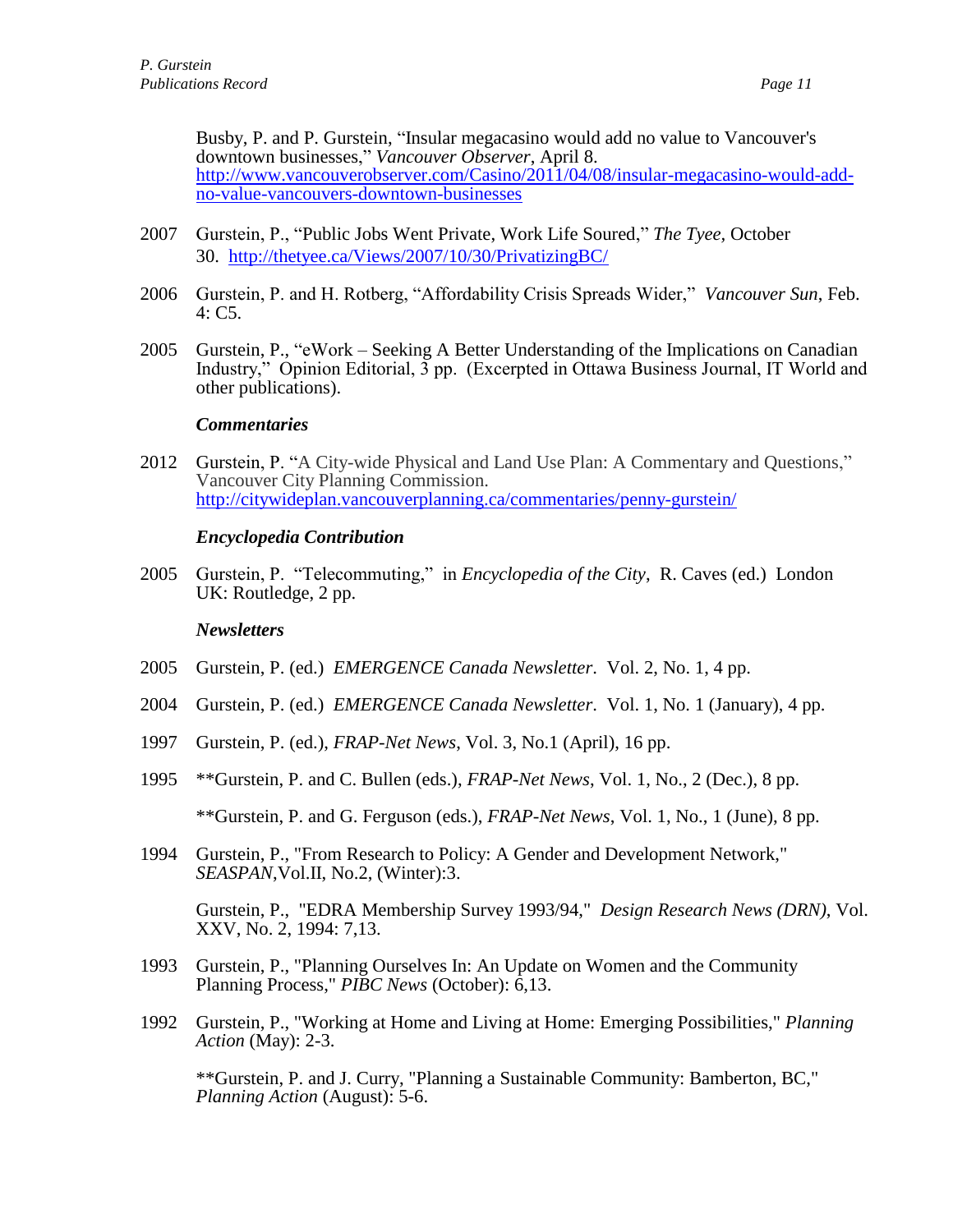# *Technical reports (including UBC technical reports and consulting reports for sponsoring agencies)*

- 2018 Gurstein, P., E. LaRoque and R. MacDonald, "No Vacancy: High Rent, Low Vacancy, Growing Homeless," SCARP and Union Gospel Mission, Vancouver, BC, October. <https://www.ugm.ca/wp-content/uploads/2018/10/NoVacancy-2018.pdf>
- 2015 Gurstein, P., K. Patten and P. Rao, "The Future of Public Housing: Trends in Public Housing Internationally." May:18 pp. [http://www.futureofpublichousing.ca/?page\\_id=37](http://www.futureofpublichousing.ca/?page_id=37)
- 2014 Housing Justice Project (P. Gurstein and A. Lesnikowski), "Non-Market Rental Housing and Community Amenity Contributions." Dec.: 11pp. [http://housingjustice.ca/wp-content/uploads/2012/02/HJP-Memo\\_Non-market-rental](http://housingjustice.ca/wp-content/uploads/2012/02/HJP-Memo_Non-market-rental-housing-and-CACs_Corrected.pdf)[housing-and-CACs\\_Corrected.pdf](http://housingjustice.ca/wp-content/uploads/2012/02/HJP-Memo_Non-market-rental-housing-and-CACs_Corrected.pdf)

Housing Justice Project (P. Gurstein and M. Mendoza). "Metro Vancouver Housing Affordability Survey." June: 16 pp. [http://housingjustice.ca/wp](http://housingjustice.ca/wp-content/uploads/2012/02/HJP-Affordable-Housing-Survey-Results.pdf)[content/uploads/2012/02/HJP-Affordable-Housing-Survey-Results.pdf](http://housingjustice.ca/wp-content/uploads/2012/02/HJP-Affordable-Housing-Survey-Results.pdf)

- 2013 Gurstein, P., S. Goldberg and N. Kainer-Persov, "Case Studies of Israeli Affordable Housing Initiatives - Summary Report of Case Studies for Course - *Affordable Housing Policies and Strategies: An International Survey*," The Technion, Haifa, Israel, December, 22 pp.
- 2012 Gurstein, P. et al. "Expanding the boundaries:Community-based research and the Generation of knowledge - A discussion paper Prepared by the VP Research CBR Taskforce, UBC, Vancouver, BC, May, 7 pp.

Gurstein, P. et al. "Mayor's Task Force on Housing Affordability Academic Working Group – Summary Report," City of Vancouver, BC, May, 6 pp.

Gurstein, P. et al. "Mayor's Task Force on Housing Affordability Academic Working Group – Foreign Investment Report," City of Vancouver, BC, May, 6 pp.

- 2009 Gurstein, P. and B. Osborne, "Consultants' Report on the Master of Environmental Studies (MES) and the PhD Programs in the Faculty of Environmental Studies (FES) at York University," Ontario Council on Graduate Studies, May, 17 pp.
- 2008 Gurstein, P. and M. Goldberg with S. Fuller, P. Kershaw, J. Pulkingham and \*\*S. Vilches, "Precarious and Vulnerable: Lone Mothers on Income Assistance," Vancouver, BC: SPARC, 23 pp.

Lee, M., E. Villagomez, P. Gurstein, D. Eby and E. Wyly, "Affordable EcoDensity: Making Affordable Housing a Core Principle of Vancouver's EcoDensity Charter," Submission by the Canadian Centre for Policy Alternatives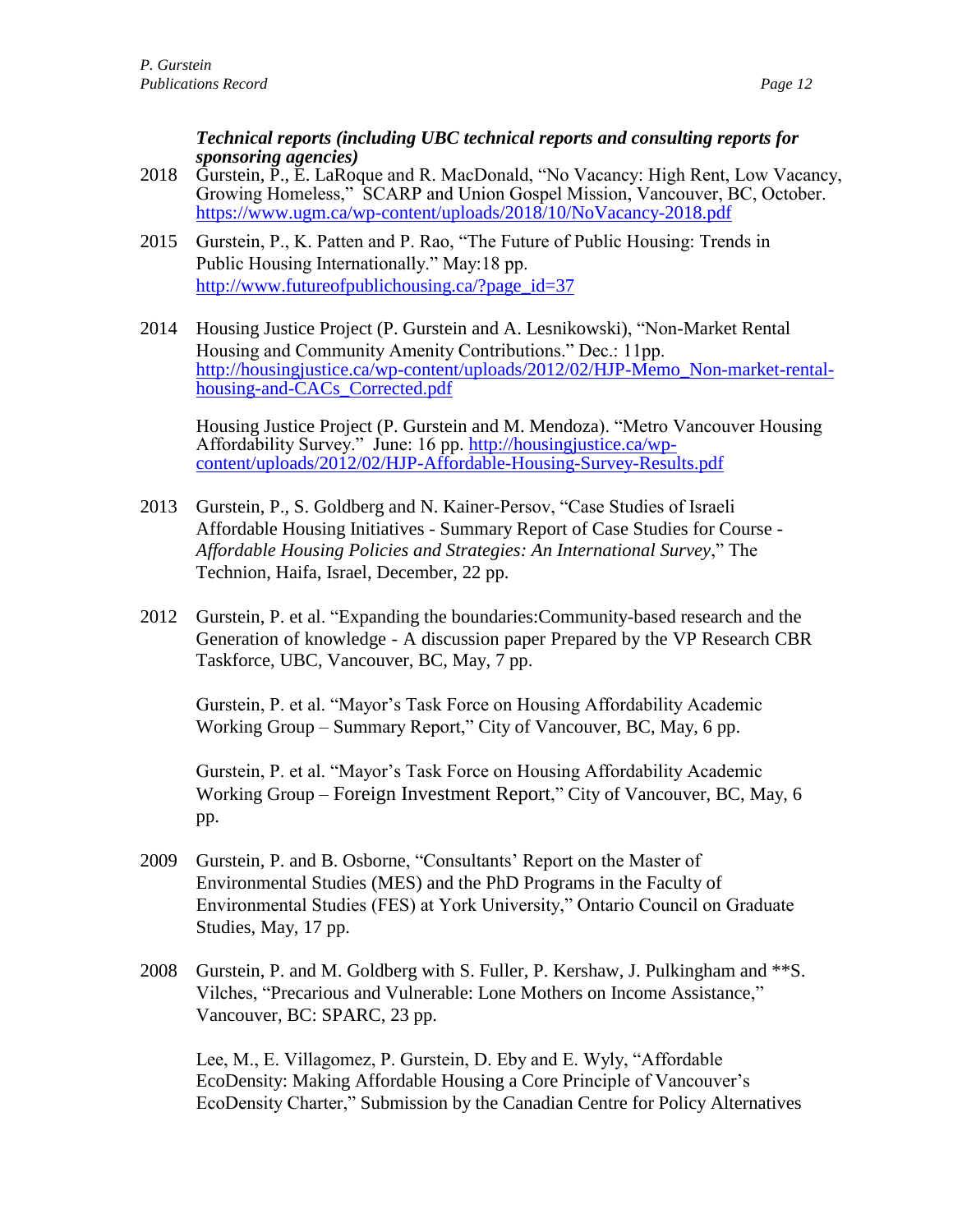to Vancouver City Council, 16 pp.

[http://www.policyalternatives.ca/sites/default/files/uploads/publications/BC\\_Offic](http://www.policyalternatives.ca/sites/default/files/uploads/publications/BC_Office_Pubs/bc_2008/affordable_ecodensity.pdf) [e\\_Pubs/bc\\_2008/affordable\\_ecodensity.pdf](http://www.policyalternatives.ca/sites/default/files/uploads/publications/BC_Office_Pubs/bc_2008/affordable_ecodensity.pdf)

- 2005 Gurstein, P., \*\*C. Mochrie and K. Wennekes (assisted by U. Huws) . "A Preliminary Report on Canada's Competitive Challenges towards Advancing a Successful Global Sourcing Strategy," Ottawa, ONT.: CATA, April, 27 pp.
- 2004 Gurstein, P., "End Of Project Report for CIDA Tier 2 Project: Education for Democratic Planning: Sri Lanka, June 10, 1997 to December 31, 2003," Ottawa, ONT.: AUCC/ CIDA, 51 pp.
- 2002 UBC Urban Studio Report, "Two Neighbourhood Patterns," Schools of Community and Regional Planning and the Landscape Architecture Program under direction of Professors P. Condon and P. Gurstein, CD Rom and Web site: http://www.agsci.ubc.ca/urbanstudio/index.htm
- 2001 UBC Urban Studio Report, "Scenes on Hastings," Schools of Architecture, Community and Regional Planning and the Landscape Architecture Program under direction of Professors P. Condon, P. Gurstein, M. Lewis and A. Shakarchi, CD Rom and Web site: http://www.agsci.ubc.ca/urbanstudio/index.htm
- 2000 UBC Urban Studio Report, "Fresh Eyes on Gibsons," Schools of Architecture, Community and Regional Planning and the Landscape Architecture Program under direction of Professors P. Condon, P. Gurstein and R. Walkey, 183 pp. and Web site: http://www.agsci.ubc.ca/urbanstudio/index.htm

Gurstein, P. and J. Wolfe, "Appraisal of the Proposed Master's Program in Urban Design Studies (MUDS) and the Proposed Field in Urban Design in the Planning Program at the University of Toronto," Ontario Council on Graduate Studies, May, 8 pp.

- 1998 The Sheltair Group Inc. (in Association with P. Gurstein et al), "Visions, Tools and Targets: Environmentally Sustainable Development Guidelines for Southeast False Creek," City of Vancouver Planning Department, 193 pp. and Appendices.
- 1996 Gurstein, P., "Live/Work Study: Experiences and Challenges for Potential Developments in Vancouver," City of Vancouver Planning Department, 18 pp. and Appendices.
- 1995 Gurstein, P., "Planning for Telework and Home-Based Employment: A Canadian Survey on Integrating Work into Residential Environments," Centre for Future Studies in Housing and Living Environments, Canada Mortgage and Housing Corporation, Ottawa, ONT., (published as CMHC Working Paper - see above), 64 pp. and Appendices.

Gurstein, P., "Summary Report - Planning for Telework and Home-Based Employment: A Canadian Survey on Integrating Work into Residential Environments," Centre for Future Studies in Housing and Living Environments, Canada Mortgage and Housing Corporation, Ottawa, ONT., (published as CMHC Working Paper - see above), 14 pp.

Gay, R. and P. Gurstein, "Renewing Deep Springs' Physical Plant: Planning and Architectural Ideas," Deep Springs College, Deep Springs, CA, 17 pp.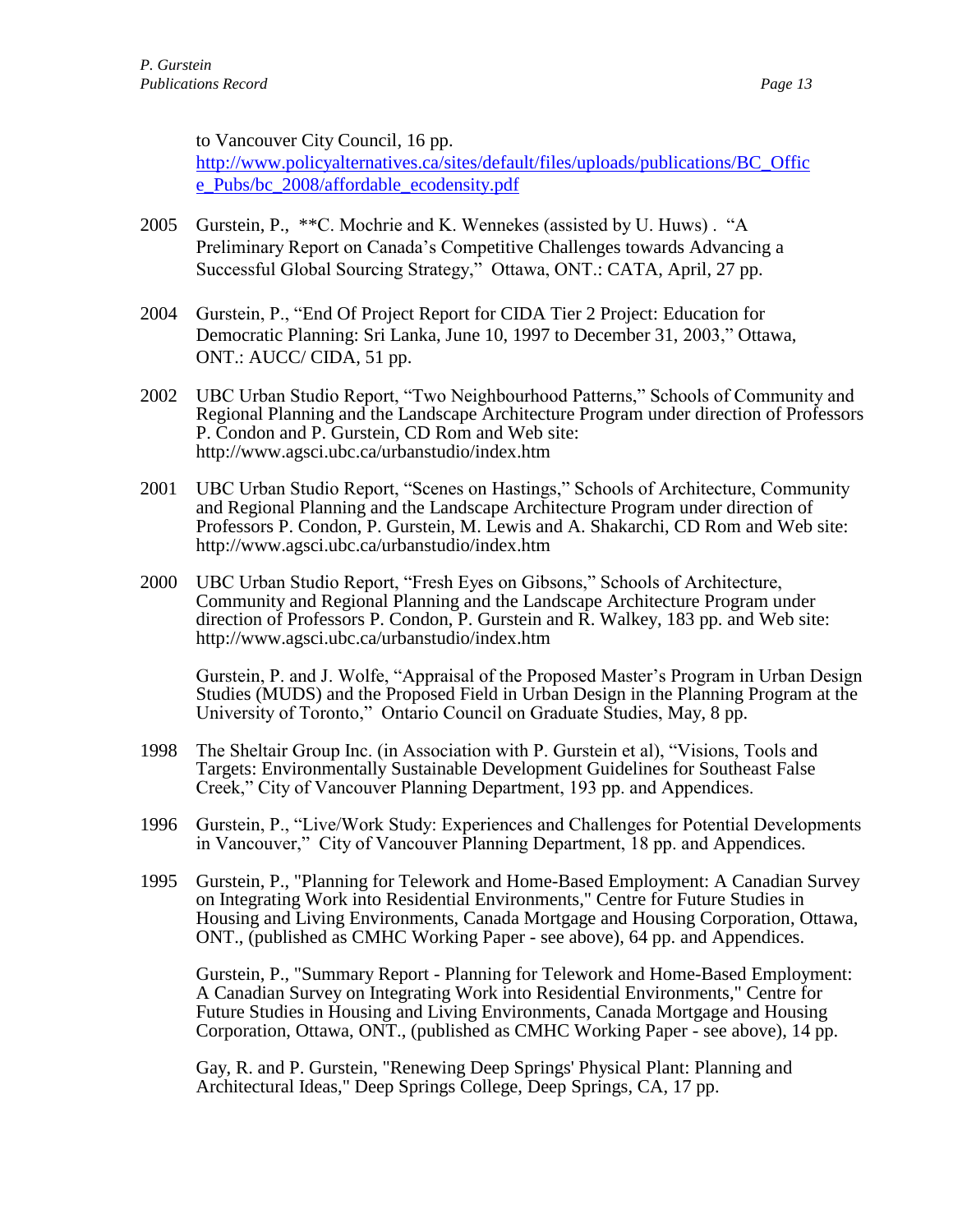1994 Gurstein, P., "EDRA Membership Survey 1993/94," Environmental Design Research Association, 16 pp. and Appendices. (summary published - see above).

Andrew, C., P. Gurstein, F. Klodawsky, B. Moore Milroy, J. McClain, L. Peake, D. Rose and G. Werkerle, "Canadian Women and Cities: Canada's Position Paper for the OECD Conference on Women and the City," Canada Mortgage and Housing Corporation International Relations Division, Ottawa, ONT., 46 pp. (published as CMHC Working Paper - see above).

1993 Gurstein, P. and D. Vanderburgh, "Development of Indicators of Quality of Life, Health and Well-Being in Canada Social Housing: Indicators of Liveability for Housing Environments," Centre for Future Studies in Housing and Living Environments, Canada Mortgage and Housing Corporation, 44 pp. and Appendices. (published as CMHC Working Paper - see above).

Gurstein, P., "Home-Based Businesses in the Greater Vancouver Regional District: Their Impact on Municipalities," Regional Economic Development Subcommittee, Greater Vancouver Regional District, 14 pp.

- 1991 Gurstein, P., "Resident Survey of Albany Village," University of California, Berkeley Office of Property Development, 90 pp.
- 1988 Gurstein, P., (with Rowe and Associates, Consultants Ltd.), "The Stoney Health Needs Assessment Study - Morley Reserve, Alberta," Health and Social Services Committee, Stoney Tribal Administration, 52 pp.

Gurstein, P., "Central Area Planning in Ten Major North American Cities," City of Vancouver Planning Department, 23 pp.

Gurstein, P., "Social and Cultural Emphasis - College of Environmental Design," University of California, Berkeley: Center for Environmental Design Research, 16 pp.

- 1987 Gurstein, P., "Exercising and Socializing: Assessment of Amenities under the Exclusionary Zoning Provision in the City of Vancouver," City of Vancouver Social Planning Department, 65 pp.
- 1986 Gurstein, P. and B. Patel, "Central Glade Development: Options for the Library Expansion," Campus Planning Study Group, University of California, Berkeley, CA, 21 pp.

Gurstein, P., (with Rowe and Associates, Consultants Ltd.), "Evaluation of Regional Residential Support Homes for Alcohol and Drug Programs" BC Ministry of Health, vol. 1, 34 pp.; vol. 2, 50 pp.; vol. 3, 55 pp.; Vol. 4, 48 pp.; vol 5, 52 pp.

1985 Gurstein, P., "A Handbook: Malaysian Architectural Heritage Survey," Badan Warisan, Malaysia (Heritage of Malaysia Trust), Kuala Lumpur, Malaysia, 103 pp.

Asanoumi, Y., P. Gurstein, A. Kendall, M. Leaf, E. Lum, and D. Vanderburgh, "Kroeber Hall Study," Campus Planning Study Group, University of California, Berkeley, CA, 22 pp.

1984 Gurstein, P. (with Octagon Consulting Services) "Crime Prevention Through Environmental Design in Multiple Family Housing, Richmond, BC," Canada Mortgage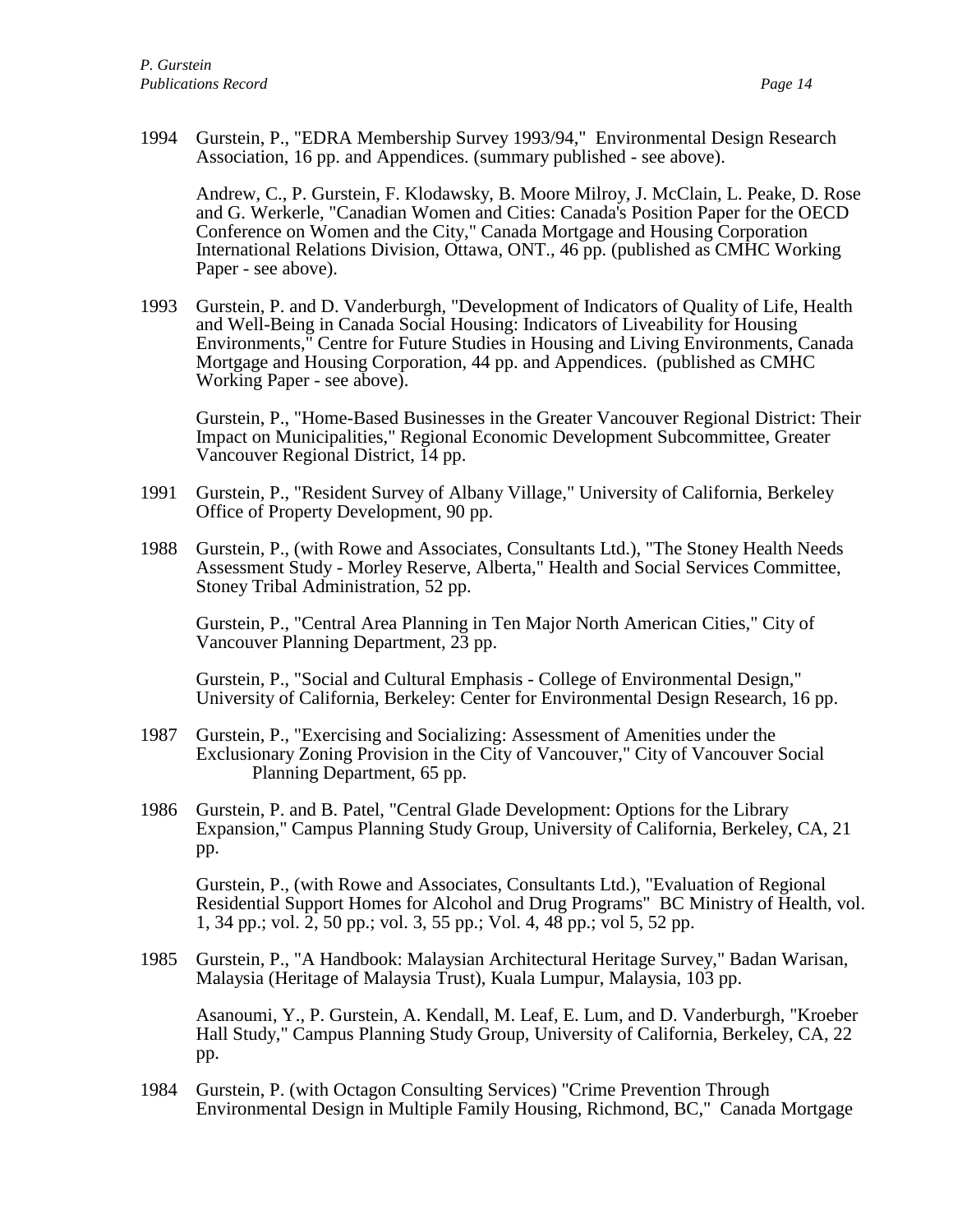and Housing Corporation External Research Program, 74 pp. (published as CMHC Working Paper - see above).

1983 Gurstein, P. and W. Rowe, "Amenities in Multiple Family Residential and Commercial Developments," Richmond Planning Department, 134 pp.

Gurstein, P. and W. Rowe, "Centre Pointe Development Social Impact Study," Block Bros. Development Ltd., 66 pp.

- 1981 Gurstein, P. (with Thompson, Berwick, Pratt and Partners) "Master Plan: Penticton Regional Hospital," BC Ministry of Health, 120 pp.
- 1980 Gurstein, P. (with David Hyams and Associates Ltd.) "Grouphome Source Book," Alberta Housing and Public Works, 128 pp.
- 1978 Vischer, J., P. Gurstein and M. Quance, "Housing Families at High Densities," City of Vancouver Planning Department, 120 pp.
- 1977 Gurstein, P., "The Home Television Presence in the Classroom," Education Research Institute of BC, 23 pp.
- 1975 Gurstein, P., S. Huzel and G. Onley, "Women's Urban Issues in Vancouver," Federal Ministry of State for Urban Affairs, 62 pp.

Gurstein, P. and N. Hood, "Housing Needs of One Parent Families," BC Department of Human Resources and Canada Mortgage and Housing Corporation, 97 pp.

# **3. PATENTS**

# **4. SPECIAL COPYRIGHTS**

## **5. ARTISTIC WORKS, PERFORMANCES, DESIGNS**

## *Films, Videos and Slide Shows*

- 2008 \*\*Global Work, Local Lives. Executive Producer and Co-Writer. Video on Global Sourcing. Links for Part 1 and 2: <http://www.youtube.com/watch?v=Dcf07yNoHV0> [http://www.youtube.com/watch?v=4Tu\\_ahr\\_GOc](http://www.youtube.com/watch?v=4Tu_ahr_GOc)
- 1993 It's My Home, Unlocking the Gridlock, and Gross Domestic Product: Our Household Waste. Co-Executive Producer, Rogers Cable and Vancouver City Plan Ideas Fair. Three videos on housing, transportation and the environment prepared by UBC SCARP students and Film students. (Won Province of BC Award of Excellence for Community Broadcasting as part of City Plan Series).
- 1987 Prairie Women. Researcher, National Film Board. Film documentary on women in the early farm movement.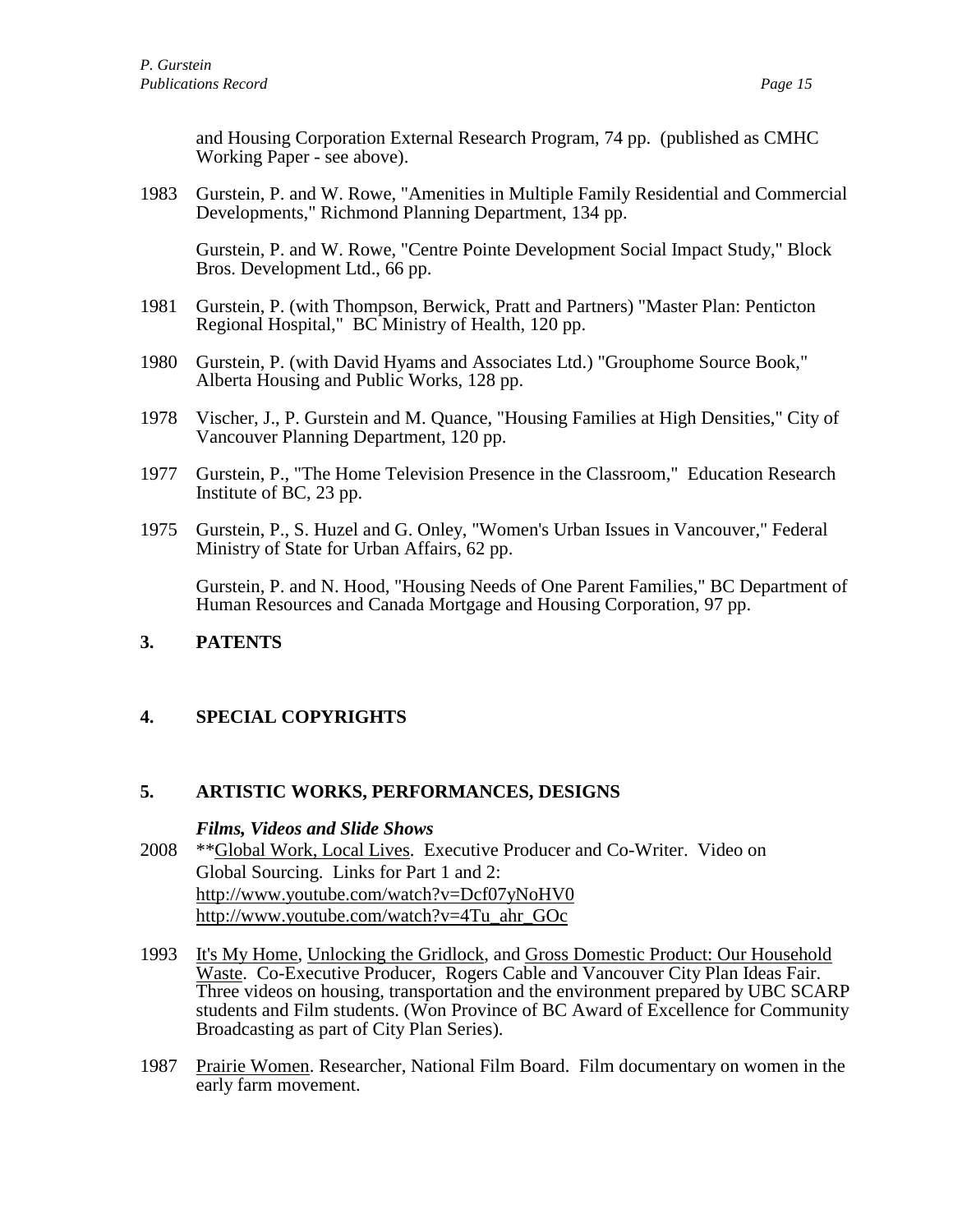- 1982 Bitter Medicine. Associate Producer and Researcher, CBC and the National Film Board. Film documentary on the history of Medicare in Canada and the current crisis in Medicare.
- 1980 Design for Independence. Researcher, Alberta Access. T.V. series on issues facing disabled people.

Carpenters. Researcher, Alberta Access. T.V. show on non-traditional occupations for women.

- 1979 Housing Families at High Densities. Producer, National Housing Design Council. Slide/tape show.
- 1977 A Case for Public Broadcasting. Co-Producer, Association for Public Broadcasting in BC. Slide/tape show.
- 1974 False Creek Where is it Going? Producer, Metromedia. Video documentary for Community T.V., Vancouver.

Fairview Slopes - We Want to Stay. Producer, Metromedia, Video documentary for Community T.V., Vancouver.

## *Architectural Design and Urban Design*

Have worked on design and programming projects for housing, office buildings, and hospitals and mixed-use urban design projects in Canada, USA, Nepal, Israel, and Malaysia.

# *Artworks*

- 2018 "Reeds," Multimedia Art Piece shown at Community Art Show, Jewish Community Centre, May 15 – June 1.
- 2016 "Flowerburst," Multimedia Art Piece shown at Community Art Show, Jewish Community Centre, Aug. 31 – Sept. 12.

# **6. OTHER WORKS**

# **7. WORK SUBMITTED**

# **8. WORK IN PROGRESS**

Gurstein, P. and A. Yan, *Vancouver Housing Blues: the Conundrum of Livability and Inequity.* Toronto: University of Toronto Press (book manuscript in progress).

Gurstein, P., C. Fialkoff and E. Silverman, "Housing Affordability Strategies in Canada and Israel: The Role of the City." (revising conference paper for publication).